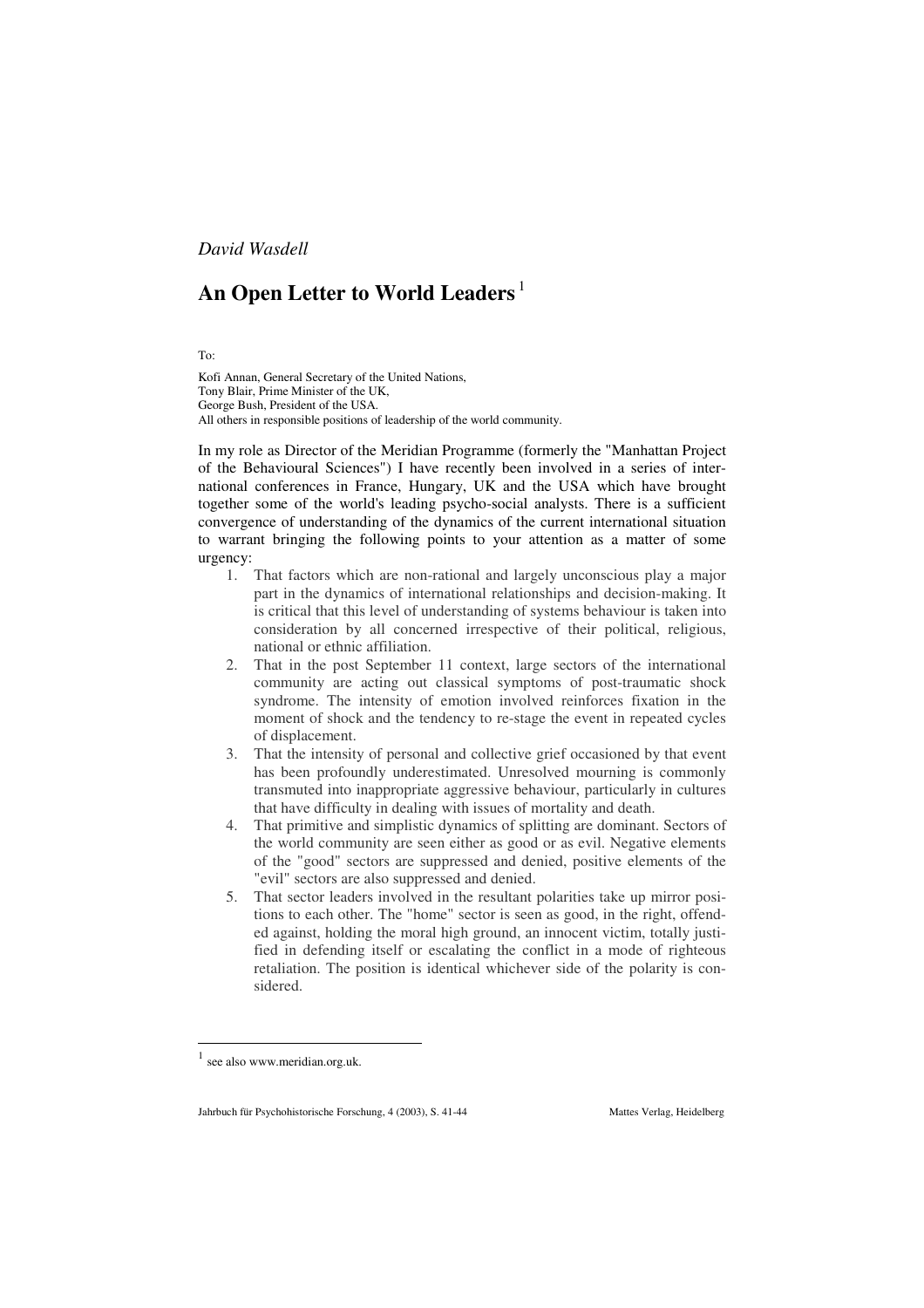- 6. That de-humanisation of the "enemy" results in massive imbalance in the value afforded to human life between the in-group and the out-group. This supports acts of aggression that over-emphasise casualties to the in-group while discounting casualties suffered by the out-group.
- 7. That empathic cultural awareness is severely diminished, rendering it extremely difficult to appreciate how a situation is perceived from another point of view. For example, in the search for some reason behind the "acts of terrorism", many Americans find it impossible to comprehend the enormity of the sense of desecration and violation of the sacred space of the Holy Land of Islam which took place inadvertently during the Gulf War.
- 8. That actions and interventions transfer the emotional and unconscious state of the actor into the emotional and unconscious life of the receptor. Terror, distress and outrage may lead to an act of aggression which leaves the victim in a state of even greater terror, distress and outrage. Reaction in kind sets up an escalating cycle of destruction, reinforcing the underlying dynamics and obliterating any possibility of understanding and resolution.
- 9. That social trauma generates behaviour in the victim which reflects and matches the culture of the aggressor. This internalisation of dysfunctional dynamics underlies recent shifts in American life towards conformity with the culture of fundamentalism, social oppression and the suppression of difference and dissent.
- 10. That current events trigger the release of emotional response associated with past experience whether individual or collective. The re-stimulated unconscious anxiety (which may be from a failed abortion attempt, early loss of twin or other close family member, birth trauma, circumcision, stressful separation, child abuse, etc.) then distorts present social attitudes and political decision-making.
- 11. That leadership emerges in large groups and social systems when there is a match between the unconscious dynamics and defences of the leader and the unconscious needs and wishes of the led. This relationship between pathology and politics exposes the system to significant risk in times of transition or crisis. Thus over-identification with the bereaved after September 11 stemming from intense family bereavement trauma illuminates the intensity of the bond between President Bush and Prime Minister Blair and the collusional congruence of their political response.
- 12. That the identification or provocation of an external enemy unifies the internal dynamics of any group, nation or state. Internal differences, ambivalence and negativities are obliterated and projected outwards onto the enemy-as-scapegoat. The process may strongly reinforce the power and popularity of religious or political leadership, but it undermines the capacity for rational and reality-based decision-making.
- 13. That the global context of the human species within its holding environment is raising increasing social anxiety about future viability. The result is an increasing state of collective paranoia coupled with despair and impotence in the face of the enormity of scale and difficulties encountered in mobilising effective international action. The heightened sense of threat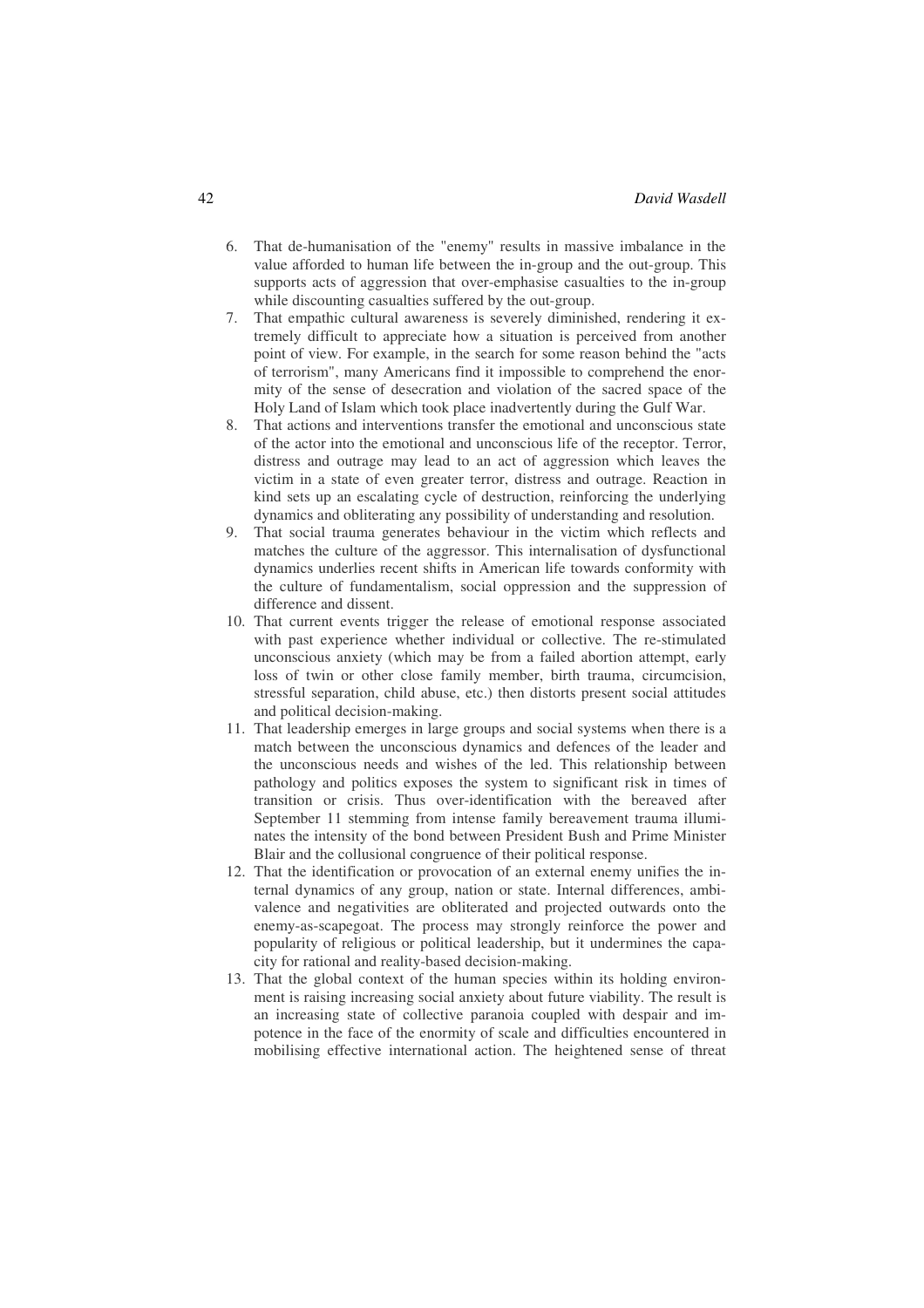seduces and deflects energy into internecine conflict, diverting attention from long-term problem-solving, diminishing the capacity for global collaboration and severely enhancing the environmental degrade and resource attenuation which underlie the presenting symptoms.

- 14. That another response to the global situation is the social retreat into passivity, dissociation, collective trance and anxiolytic behaviour. Energy is invested in attempts to sedate the presenting symptoms of anxiety rather than focussed on the underlying problems which are causing it.
- 15. That heightened social anxiety leads to the reinforcement of fundamentalist ideologies, whether philosophical, political, economic or religious. These constructs defend individuals and systems from anxiety while detaching them from reality. Extreme pressure for conformity and collusion are experienced within the groups concerned, while intense conflict is engendered at their boundaries.
- 16. That the degree and intensity of dynamic disturbance in the world system reflect the severity of the emergent anxiety in the system as a whole. (See appended "Core Analysis of Global Dynamics".) Responses and interventions that serve to reinforce the long-term causes of the anxiety are dysfunctional in the extreme, however appropriate they may seem from a short-term and limited perspective.
- 17. That in a world that is interrelated in real time by the communication media, reinforcing feed-back loops can severely accelerate and enhance the dysfunctional system dynamics. It is vital that all involved in the media should become increasingly aware of the unconscious factors at work and of their own role and responsibility within that process.
- 18. That the current global context requires the ability to see the world system as a whole and to operate with the viewpoint of an extended time span. Even though individual business or political leaders may have risen to power at the head of distinct sub-systems, they share a collective responsibility to optimise the long-term viability of the world community as a whole. Maximisation of sub-system goals at the expense of the whole or the achievement of short term gain at the expense of long-term degrade are no longer sustainable strategies.
- 19. That it is now imperative to develop effective means by which all concerned with leadership of our world community can be enabled to take cognisance of the powerful non-rational and unconscious dynamics which operate in social systems.

While this document draws together insights from many sources reflecting the convergence of analysis within the professional community, I myself carry full responsibility for the form and content of the initiative.

10<sup>th</sup> December 2002